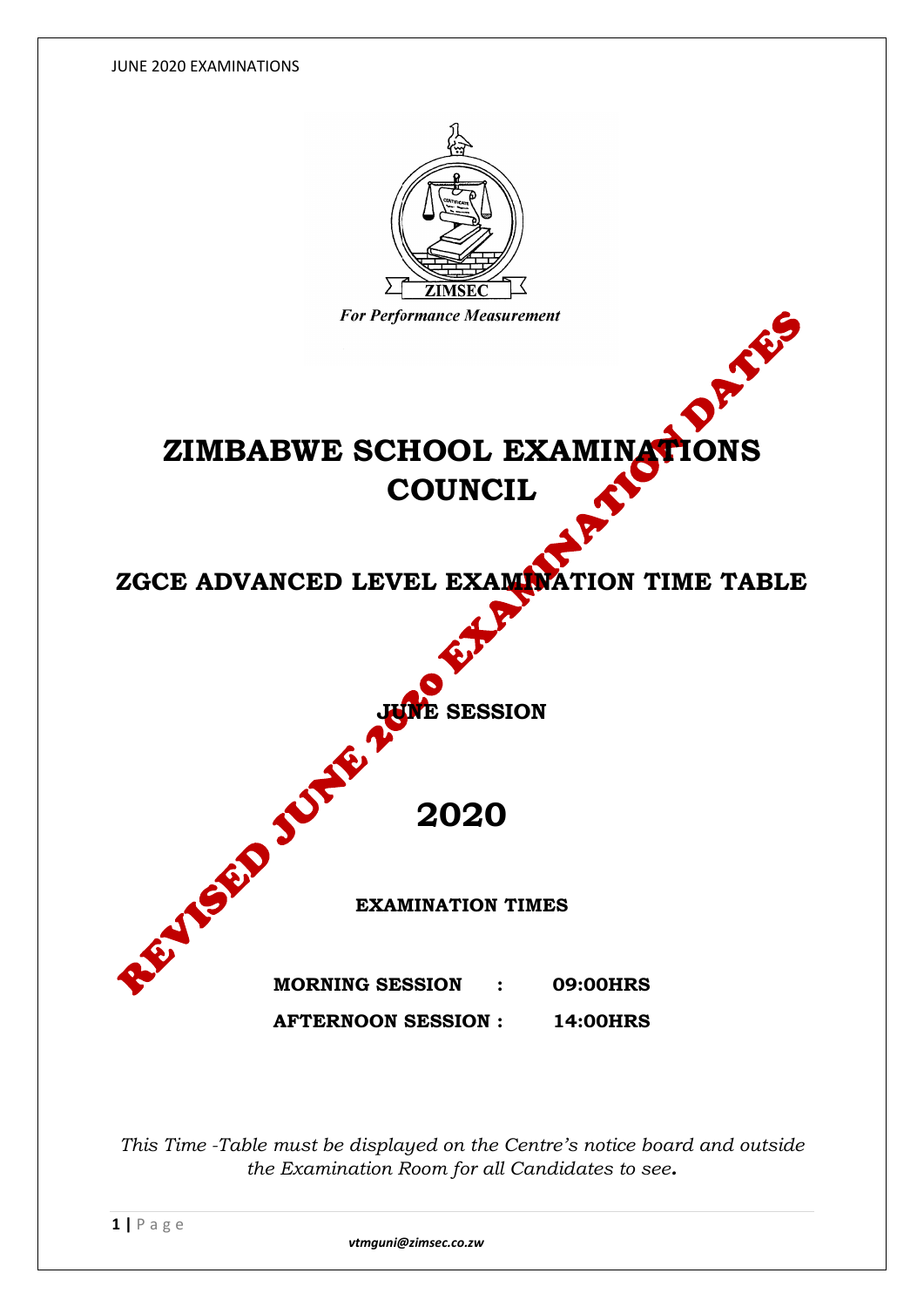## **INSTRUCTIONS AND GUIDELINES FOR CANDIDATES AND EXAMINATION CENTRES**

*Please go through this Examination Time-Table and these instructions thoroughly before you register for the examination.*

- *a) This Time-Table should not be varied or adjusted in order to accommodate any other examination(s) without the authority of ZIMSEC.*
- *b) NO EXTRA TIME will be allowed beyond the time allocated for each component/paper. A Special Consideration and Special Arrangement facility is available for candidates who sit for examinations under adverse conditions such as illness or bereavement in accordance with Examination Regulations.*
- *c) Examination dates and the duration of the examination for each paper on this Time-Table take precedence over all examination dates and times/duration quoted elsewhere in any other document issued by ZIMSEC unless otherwise advised officially by the Council in separate correspondence.*
- *d) Candidates MUST register for ALL their examinations in one centre. ZIMSEC will not approve any arrangements for candidates who wish to sit for their Examinations from multiple examination centres.*
- *e) Heads of Examination centres are advised NOT to register Candidates beyond their approved thresholds. Unregistered candidates SHOULD NOT present themselves for examinations.*
- *f)* In cases where a candidate is registered for examination papers which are time*tabled in the same session, the candidate MUST apply for Time -Table deviation through the Head of the examination centre sixty (60) days before the examination. This also applies to candidates who registered for examinations across levels.*
- *g) Heads of examination centres MUST ensure that No candidate sits for examinations for more than nine (9) hours in any given examination day.*
- *h) It is MANDATORY for ALL PRIVATE candidates to present positive identification to the Head of the examination centre before they are allowed to register for any examination.*
- *i) Examination centre authorities and Invigilators are not allowed to bar candidates from writing any examination for any reasons other than as stated in the ZIMSEC Examination Regulations. Therefore No Candidate should be barred from writing examinations because he/she has not paid school fees and levies. ALL registered candidates whose examination fees are fully paid have the right to write examinations for all papers they registered for.*
- *j) Candidates should not abuse this provision (i) to violate school rules and disrespect authorities. This Examination Time -Table DOES NOT suspend school rules and discipline. Appropriate disciplinary actions shall be taken by the school and ZIMSEC will not intervene if such disciplinary actions prejudice the candidate's right to sit for his/her examinations. Be guided accordingly.*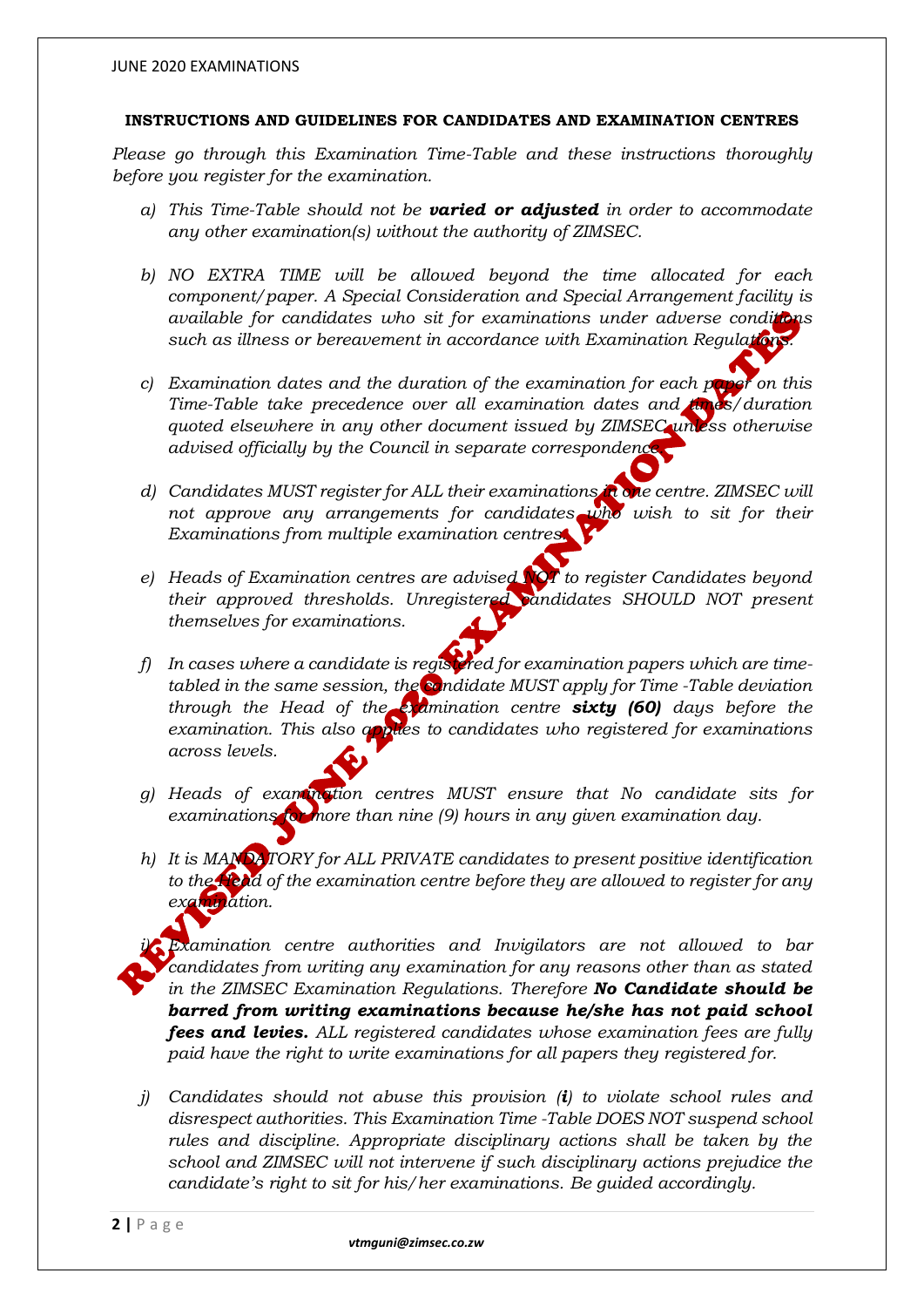- *k) Mobile cellular phones, smart digital/cellular watches or clocks, spy glasses, spy pens and any other electronic devices that can copy, store or process information are STRICTLY prohibited from the examination rooms. Invigilators are also not allowed to bring these gadgets into the examination rooms.*
- *l) For time management, centres SHOULD use clocks which are visible to every candidate in the examination room. All Examinations MUST begin and end at stipulated time-tabled times without variation, therefore, clocks used for timemanagement in the examination rooms SHOULD not be adjusted backwards or forward in violation of this requirement.*
- *m)* It is MANDATORY and every candidate's right to check all question paper envelopes before they are opened to ensure that no one has tempered with the *question papers before the examination.*
- *n) The collection and packing of scripts and the sealing of script envelopes after the examination MUST be done in the examination room(s) in full view and witnessed by all candidates. Heads of examination centres SHOULD enforce this regulation.*
- *o) Candidates and all individuals involved in the administration of examinations are encouraged to report to ZIMSEC or any authorised person(s) candidates, officials or individuals who breach Examination Regulations.*
- *p) Results for any candidate(s) who engage(s) in any form of cheating in the examination shall be CANCELLED and the candidate shall be prosecuted. ZIMSEC SHALL revoke the examinations centre status for any centre that breaches ZIMSEC Examination Regulations.*
- *q) A schedule of subject paper components available for the June examinations is attached to this Time-Table to guide candidates in their registration for examinations. Any special requirements by any candidate should be communicated to ZIMSEC three (3) months before the examination to enable the Council to consider Special Arrangements for the candidate(s) in accordance with the regulations.*
- *r) Any queries relating to this Time Table should be channeled to the following contacts +263 242 304 119.WhatsApp-0782745768*

Use the following Toll Free numbers to report all malpractice before, during and *after Examinations; Fraud & Ethics Hotline:* 

*Toll Free TelOne Lines:0800 4100/4101/4103/4104/4105/4106/4151*

*Toll Free NetOne Lines:0716 800 189/ 0716 800 190*

*Toll Free Econet Lines: 0808 4461/ 5500.*

*Toll Free Telecel Lines: 0732 220 220/0732 330 330*

*ZIMSEC WhatsApp Numbers :0712737759 or 0782745768*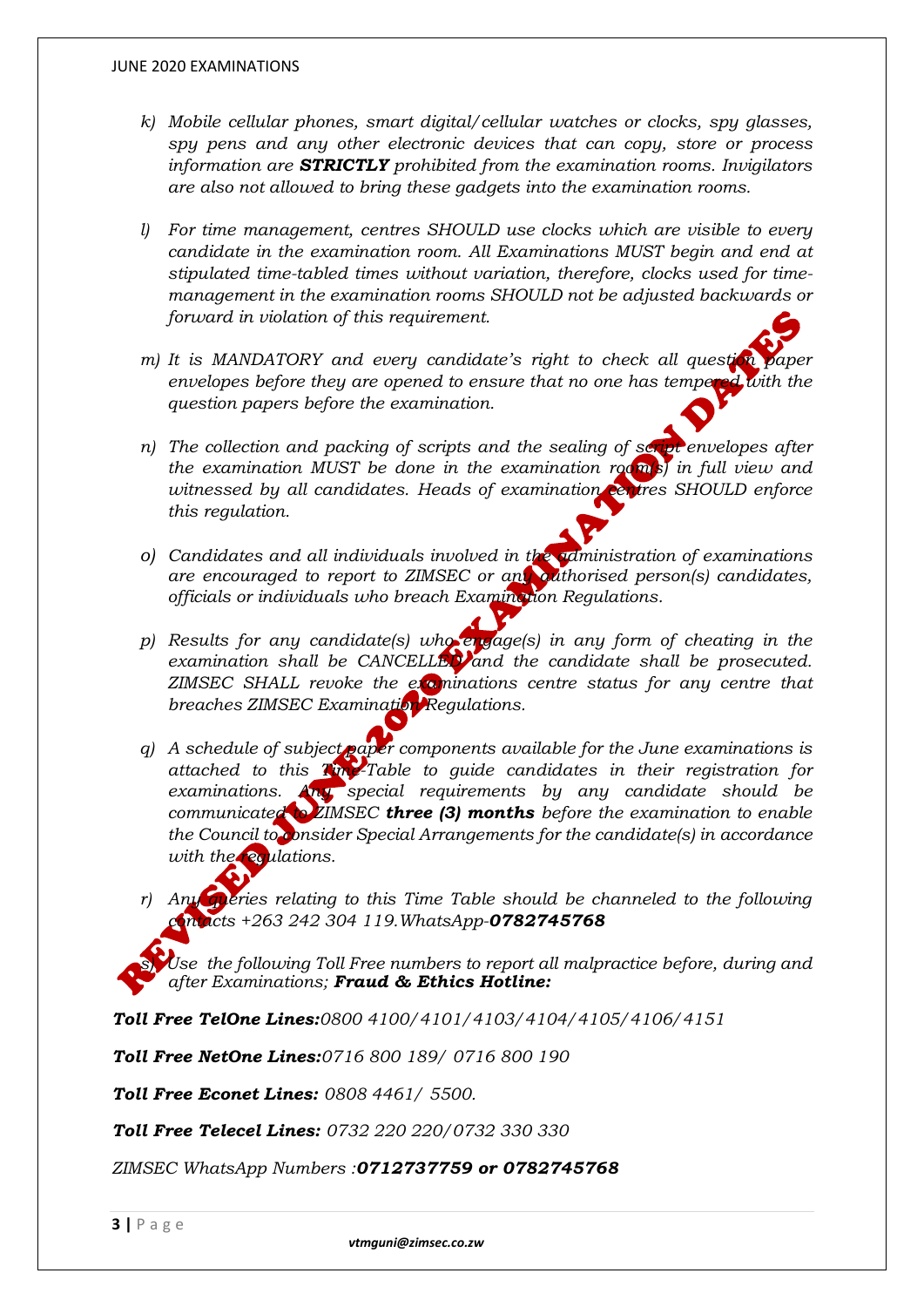## JUNE 2020 EXAMINATIONS

| <b>EXAMINATION</b><br><b>DATE</b> | <b>MORNING SESSION</b>                                                                             | <b>DURATION</b>     | <b>AFTERNOON SESSION</b>                    | <b>DURATION</b> |
|-----------------------------------|----------------------------------------------------------------------------------------------------|---------------------|---------------------------------------------|-----------------|
| <b>TUESDAY</b><br><b>30 JUNE</b>  | 6039/1 LITERATURE IN ENGLISH 1                                                                     | 3hrs                | 6031/1 CHEMISTRY 1                          | 1hr             |
| <b>WEDNESDAY</b><br>1 JULY        | 6042/1 PURE MATHEMATICS 1                                                                          | 3hrs                |                                             |                 |
| <b>THURSDAY</b><br>2 JULY         | 6001/1 ACCOUNTING 1                                                                                | 1hr 20mins          |                                             |                 |
|                                   | *6031/4 CHEMISTRY 4 PRACTICAL                                                                      | 2hr 30mins          |                                             |                 |
| <b>FRIDAY</b><br>3 JULY           | 6001/2 ACCOUNTING 2<br>6074/1 FAMILY AND RELIGIOUS<br><b>STUDIES 1</b>                             | 1hr 45mins<br>3hrs  | 6030/1 BIOLOGY 1                            | '1hr            |
| <b>MONDAY</b><br><b>6 JULY</b>    | 6039/2 LITERATURE IN ENGLISH 2                                                                     | 3hrs                | 6031/2 CHEMISTRY 2                          | 1hr 30mins      |
|                                   | 6006/1 HISTORY 1                                                                                   | 3hrs                | 6031/3 CHEMISTRY                            | 2hrs 30mins     |
| <b>TUESDAY</b>                    | 6030/2 BIOLOGY 2                                                                                   | 1hrs30mins          |                                             |                 |
| 7 JULY                            | 6001/3 ACCOUNTING 3<br>6025/1 BUSINESS STUDIES 1                                                   | 2hrs 30mins<br>3hrs | 6073/1 ECONOMICS 1                          | 1hr 30mins      |
| <b>WEDNESDAY</b>                  |                                                                                                    |                     |                                             |                 |
| 8 JULY                            | 6047/1 TECHNICAL GRAPHICS &<br><b>DESIGN 1</b>                                                     | 3hrs                | 6032/2 PHYSICS 2                            | 1hr 30mins      |
| <b>THURSDAY</b><br><b>9 JULY</b>  | 6032/3 PHYSICS 3                                                                                   | 2hrs 30min          |                                             |                 |
| <b>FRIDAY</b><br>10 JULY          | 6042/2 PURE MATHEMATICS 2                                                                          |                     | 5033/1 COMMUNICATION SKILLS<br>$\mathbf{1}$ | 2hrs            |
| <b>MONDAY</b><br>13 JULY          | 6037/1 GEOGRAPHY 1                                                                                 | 3hrs                | 6073/2 ECONOMICS 2                          | 1hr 15mins      |
| <b>TUESDAY</b><br>14 JULY         | 6047/2 TECHNICAL GRAPHICS<br><b>&amp;DESIGN 2</b>                                                  | 3hrs 10mins         | 6030/3 BIOLOGY 3                            | 2hrs 30mins     |
|                                   | 6006/2 HISTORY 2                                                                                   | 3hrs                |                                             |                 |
| WEDNESDAY                         | 6025/2 BUSINESS STUDIES 2                                                                          | 3hrs                | 6032/1 PHYSICS 1                            | 1hr             |
| 15 JULY                           | 6043/1 SOCIOLOGY 1                                                                                 | 2hrs 30mins         |                                             |                 |
| <b>THURSDAY</b>                   | 6073/3-ECONOMICS 3                                                                                 | 3hrs                | 5033/2 COMMUNICATION SKILLS                 | 2hrs            |
| 16 JULY                           | 6074/3 FAMILY AND RELIGIOUS<br><b>STUDIES 2</b>                                                    | 3hrs                | $\overline{2}$                              |                 |
| <b>FRIDAY</b><br><b>17 JUMS</b>   | *6030/4 BIOLOGY 4 PRACTICAL                                                                        | 2hrs 30mins         |                                             | $\blacksquare$  |
| MONDAY<br>20 JULY                 | 6039/3 LITERATURE IN ENGLISH 3<br>6039/4 LITERATURE IN ENGLISH 4<br>6039/5 LITERATURE IN ENGLISH 5 | 3hrs                |                                             |                 |
| <b>TUESDAY</b><br>21 JULY         | 6037/2 GEOGRAPHY 2                                                                                 | 3hrs                | $\blacksquare$                              |                 |
| WEDNESDAY                         | *6032/4 PHYSICS 4 PRACTICAL                                                                        | 2hrs 30mins         |                                             |                 |
| 22 JULY<br><b>THURSDAY</b>        | 6043/2 SOCIOLOGY 2<br>6037/3 GEOGRAPHY 3                                                           | 3 hrs<br>3hrs       |                                             |                 |
| 23 JULY                           |                                                                                                    |                     |                                             |                 |

*\*An additional session may be held in the morning or afternoon of the same day.*